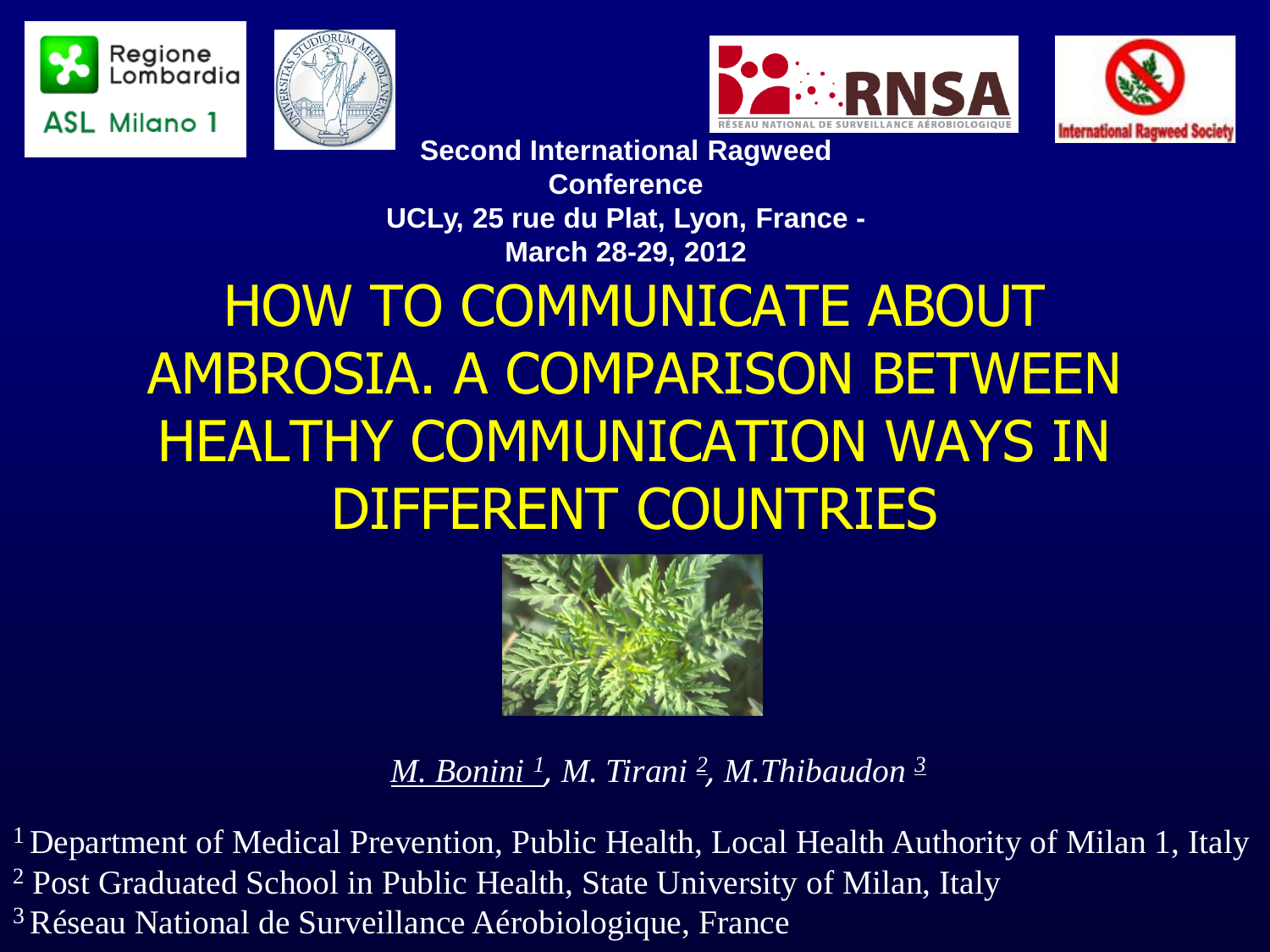# BACKGROUND

- Proper information is a cornerstone of prevention
- A good communication takes a leading role to make understandable and acceptable preventive initiatives

# AIM

• Evaluate the different modalities of healthy communication about ragweed related risk in the European countries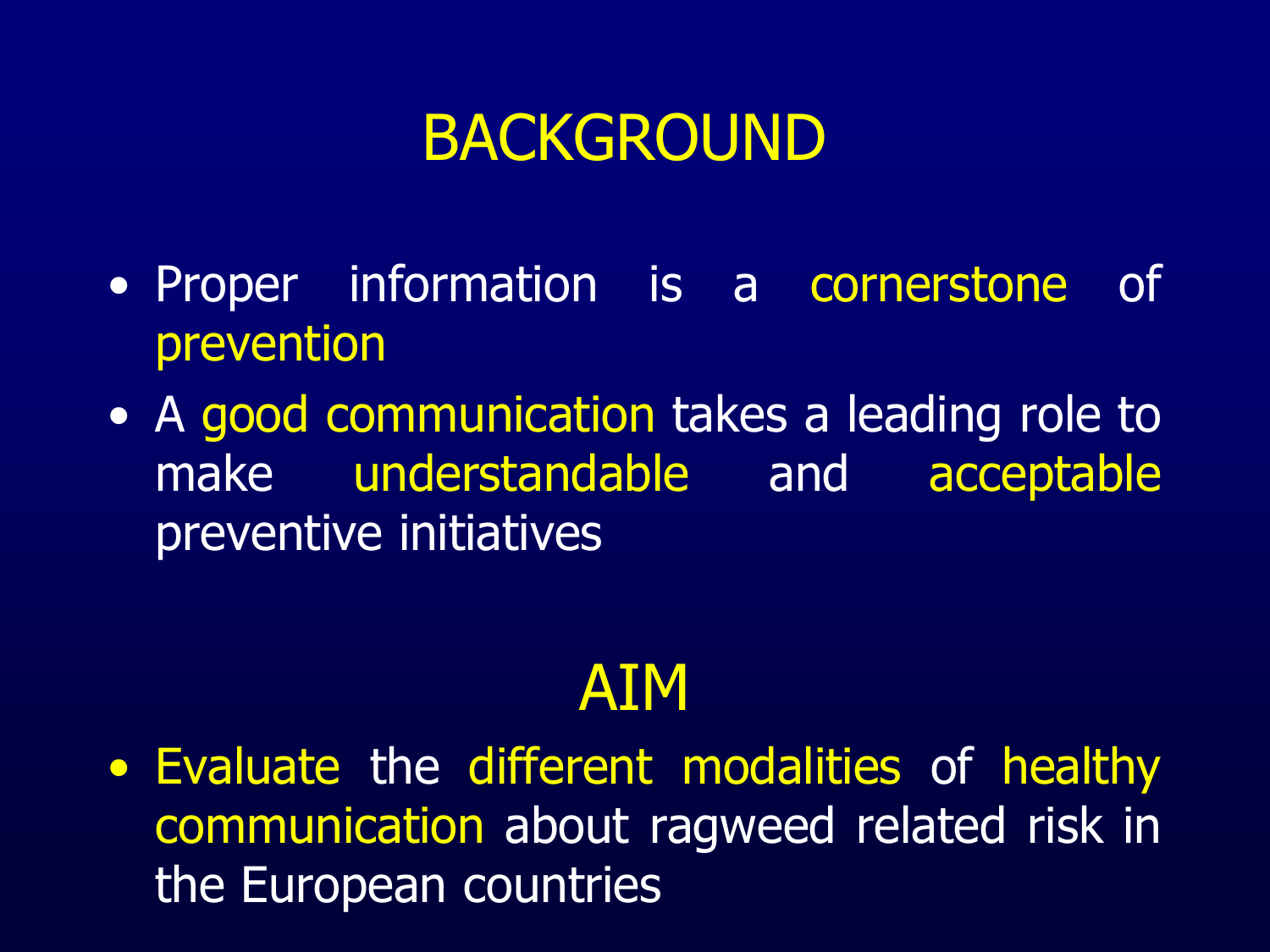### MATERIAL AND METHODS

- Analyze the data obtained from 5 different nations
	- 3 strongly involved by the ragweed pollinosis (France, Italy and Hungary)
	- 2 fairly interested (Switzerland and Germany).
- Considered both
	- the information finding on the main reference websites about the issue
	- and those resulting from documentations like pamphlets, brochures or other informative materials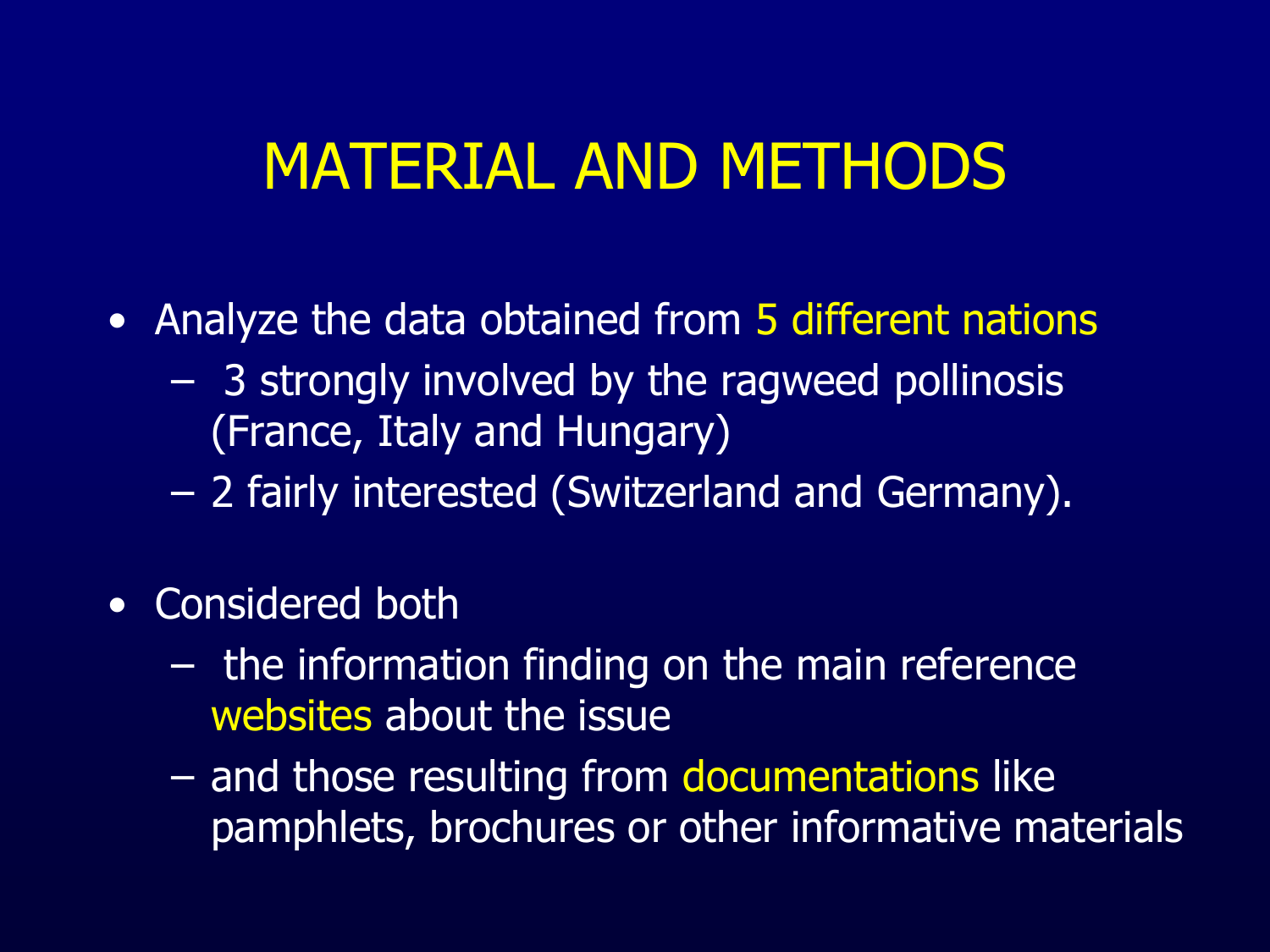#### RESULTS Main information provided

- useful links, National and International partners, National coordination
- events, references/publications
- annual national ragweed diffusion data, monthly monitoring of the regional ragweed risk, weekly bulletin, pollen calendars, risks due to pollens
- generic characteristics of ragweed, plant photos, phenological traits of the plant (how to identify it), information about seasonality, pollination and life cycle, photo gallery related to botanical characteristics, habitat, historical data about ragweed incoming in Europe
- ragweed and comparable plants (differences)
- containment methods, regulations
- behavioural tips, allergic risk, symptomatology, diagnostic and therapeutic criteria
- helpful contacts
- documentation (pamphlets, brochures, other informative materials)